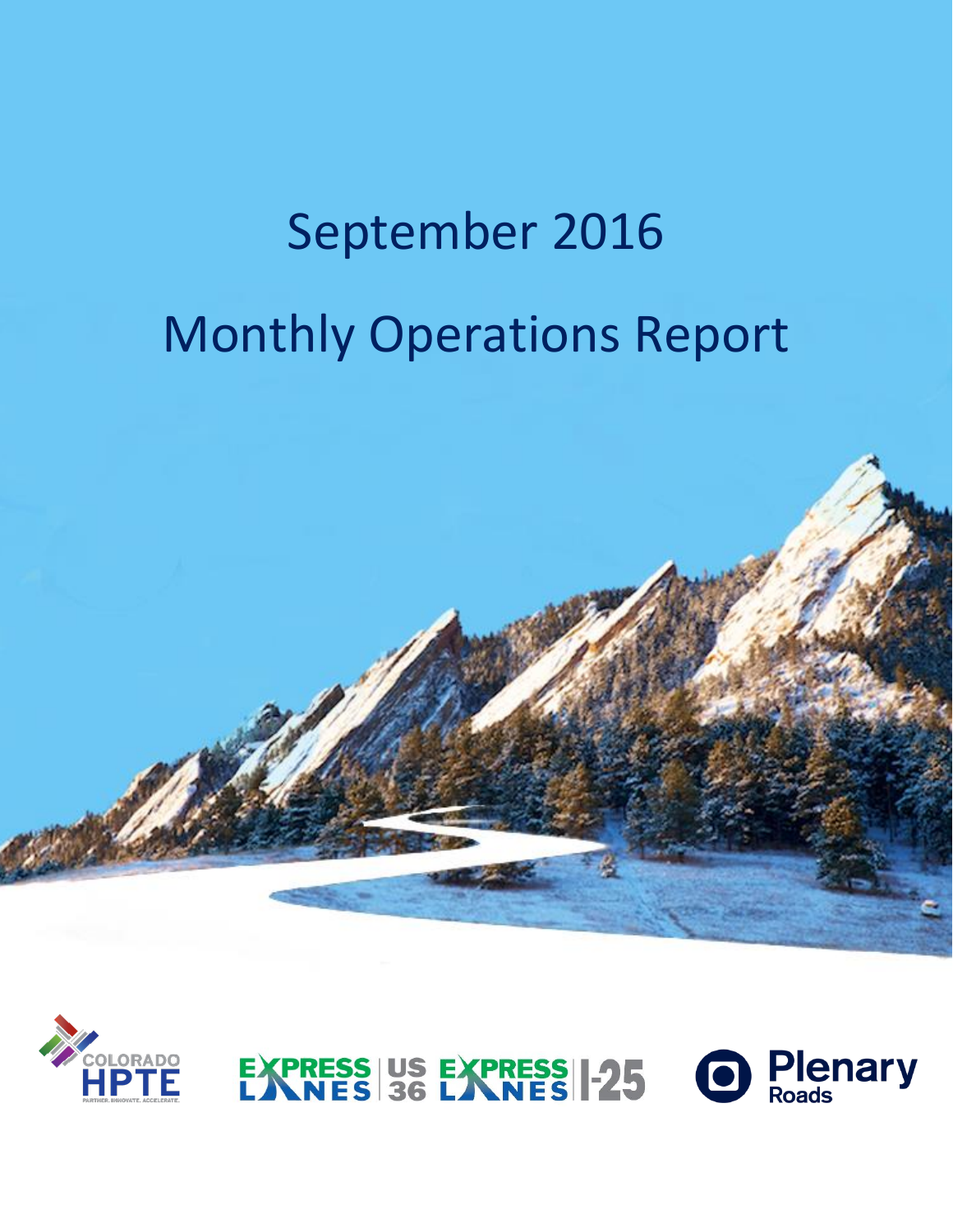

### **Table of Contents**

#### **TABLES**

#### **FIGURES**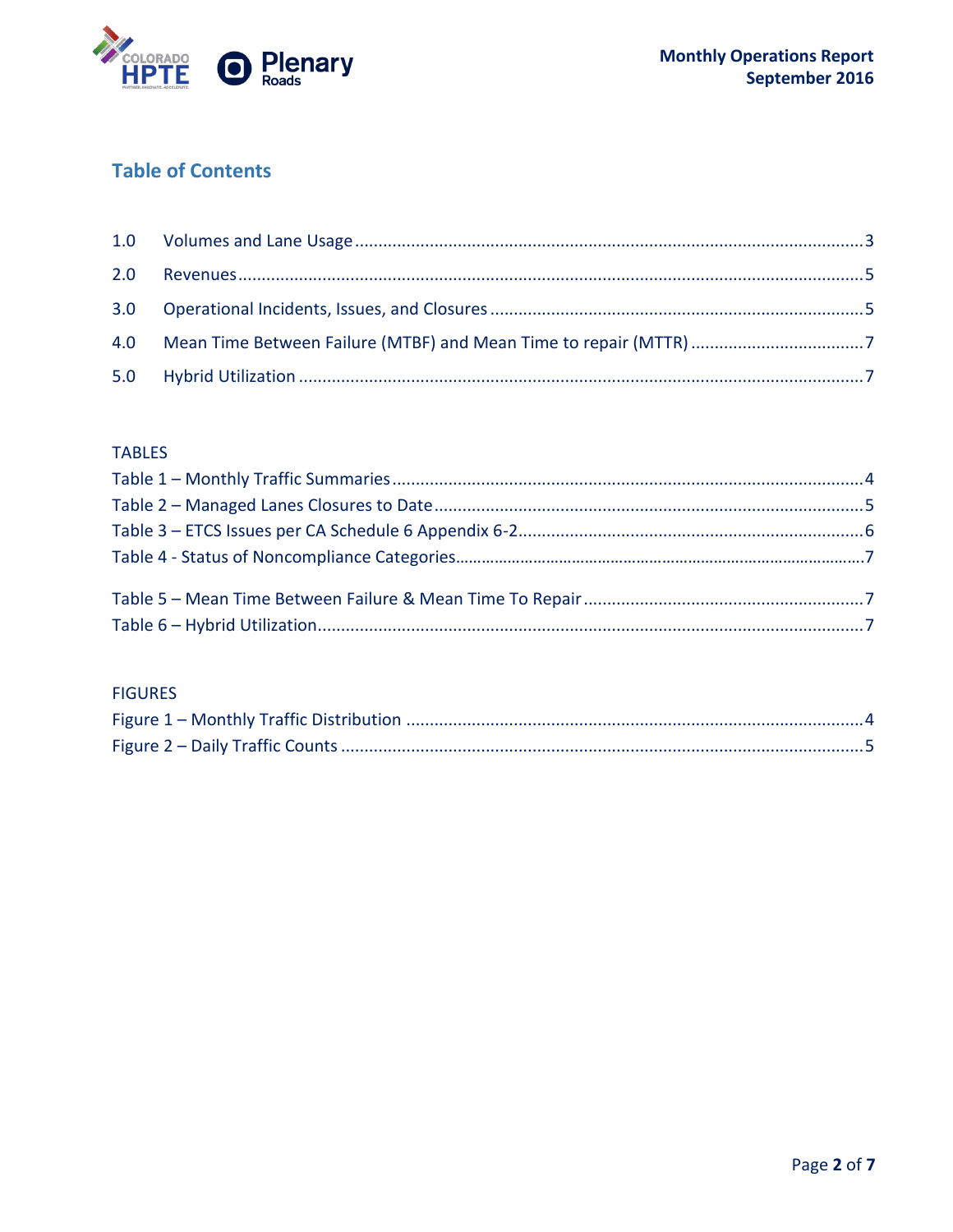

## INTRODUCTION

Pursuant to Schedule 6, Section 1.8.2(a) of the Concession Agreement, Plenary Roads Denver ("PRD") is required to submit a monthly report covering all essential statistics related to the Managed Lanes. The following data covers the month of September 2016. Operationally, September was a positive month. Several routine maintenance tasks were completed, there were minimal incidents to maintained elements, and traffic volumes were consistent with expectations.

#### <span id="page-2-0"></span>**1.0 VOLUMES AND LANE USAGE**

In July 2015, the Managed Lanes for Phase 1 on US36 began toll operations. At the same time, HOV vehicles were required to use a switchable transponder in order to travel the I-25 and US36 Managed Lanes at no charge. The traffic patterns immediately shifted towards more ExpressToll<sup>M</sup> (AVI) and License Plate (LPT) vehicles and fewer HOV transactions. Over the last several months as more commuters use the transponders for either AVI or HOV travel, LPT transactions have consistently decreased as a percentage of total traffic volume. The total monthly gantry traffic volume for September 2016 in the I-25 Central and US 36 Managed Lanes was 285,825 and 1,235,468, respectively.

The table below provides the monthly summary for each Managed Lanes roadway, along with a detailed breakdown of weekday volumes. For reference, the AM Peak Period is considered to be weekdays from 6:45 am – 8:45 am. The PM Peak Period is considered to be weekdays from 4:30pm – 6:00pm. It should be noted that the I-25 Managed Lane traffic reflects traffic counts from a single gantry and US 36 Managed Lane counts reflect ten gantries, five gantries in each direction. Therefore, US 36 data will indicate higher traffic counts that are not comparative to those of I-25.

The following charts depict the distribution of traffic by type (Figure 1) and the daily traffic counts (Figure 2) and for the month.

| <b>Traffic Summary (I-25C)</b>        |            |            |            |               |              |               |
|---------------------------------------|------------|------------|------------|---------------|--------------|---------------|
|                                       |            |            |            | Non-Rev &     |              |               |
|                                       | <b>AVI</b> | <b>LPT</b> | <b>HOV</b> | <b>Hybrid</b> | <b>Total</b> | <b>Hybrid</b> |
| <b>Total Monthly Traffic</b>          | 123,578    | 77.254     | 70,280     | 14,713        | 285,825      | 2,720         |
| <b>Maximum Weekday Traffic</b>        | 6,396      | 3,783      | 2,935      | 695           | 13,745       | 143           |
| <b>Average Weekday Traffic</b>        | 5,367      | 3,054      | 2,755      | 657           | 11,176       | 122           |
| <b>Average Hourly AM Peak Traffic</b> | 836        | 435        | 425        | 96            | 1,696        | N/A           |
| <b>Average Hourly PM Peak Traffic</b> | 631        | 349        | 338        | 91            | 1,318        | N/A           |
|                                       |            |            |            |               |              |               |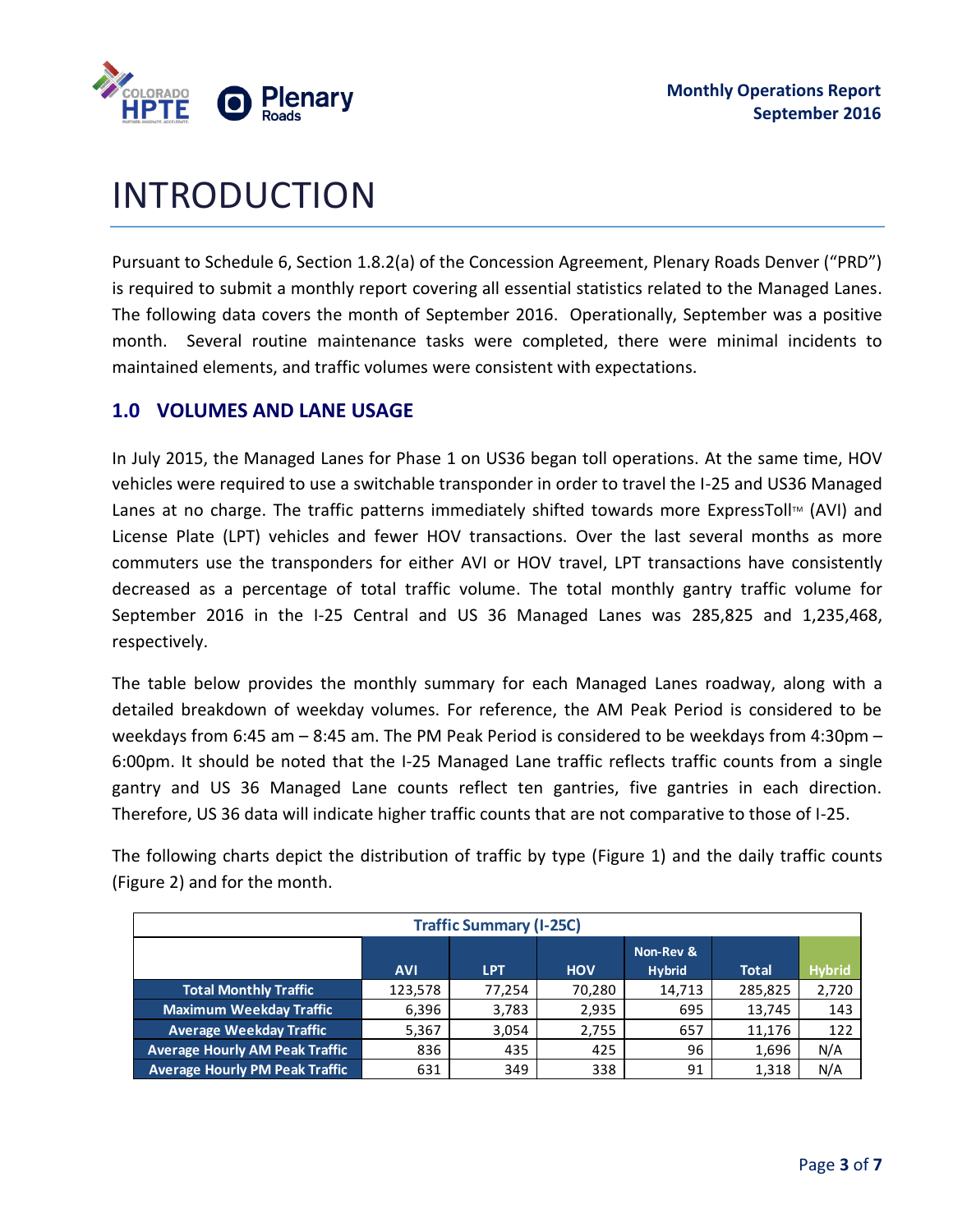

| <b>Traffic Summary (US 36)</b>        |            |            |            |                            |              |               |
|---------------------------------------|------------|------------|------------|----------------------------|--------------|---------------|
|                                       | <b>AVI</b> | <b>LPT</b> | <b>HOV</b> | Non-Rev &<br><b>Hybrid</b> | <b>Total</b> | <b>Hybrid</b> |
| <b>Total Monthly Traffic</b>          | 551,837    | 324,301    | 316,032    | 43,298                     | 1,235,468    | 8,099         |
| <b>Maximum Weekday Traffic</b>        | 26,860     | 16,369     | 14,461     | 2,088                      | 55,436       | 418           |
| <b>Average Weekday Traffic</b>        | 24,057     | 13,101     | 10,647     | 1,920                      | 49,725       | 354           |
| <b>Average Hourly AM Peak Traffic</b> | 3,770      | 1,700      | 1,146      | 253                        | 6,869        | N/A           |
| <b>Average Hourly PM Peak Traffic</b> | 3,423      | 1,745      | 1,311      | 261                        | 6,740        | N/A           |

**Table 1 – Monthly Traffic Summaries**

<span id="page-3-0"></span>

**Figure 1 – Monthly Traffic Distribution**

<span id="page-3-1"></span>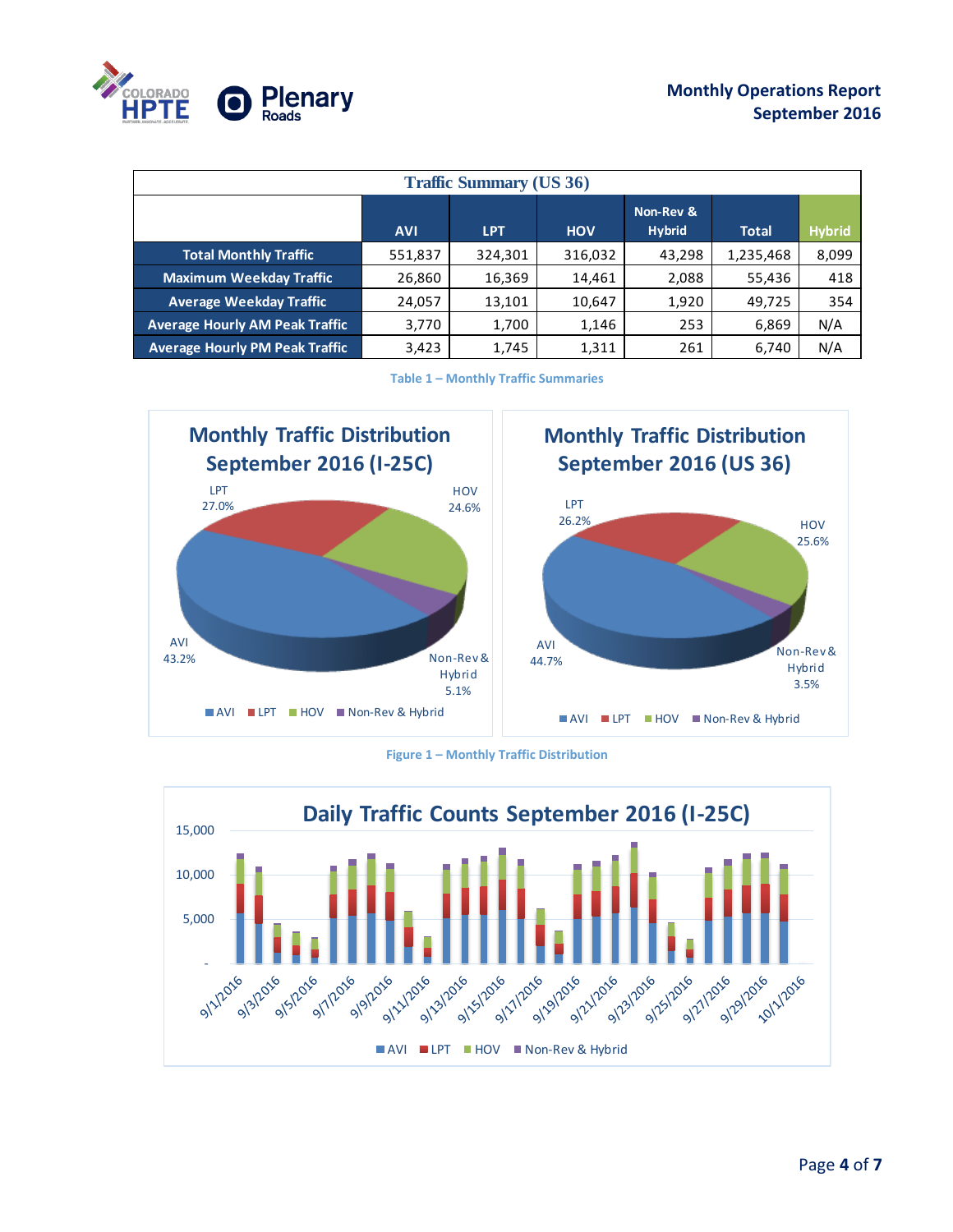



**Figure 2 – Daily Traffic Counts**

#### <span id="page-4-3"></span><span id="page-4-0"></span>**2.0 REVENUES**

<span id="page-4-1"></span>During the month of September 2016, PRD collected \$516,311 and \$391,065 from users of the I-25 Central and US36 Managed Lanes, respectively. For purposes of this report, revenues are recognized at the time of collection, which is typically sometime after they have been incurred for those customers who are billed based on their license plate. For example, if a single-occupant vehicle uses the lanes in October but pays in January, the associated revenue is attributed to January.

#### **3.0 OPERATIONAL INCIDENTS, ISSUES, AND CLOSURES**

The project had numerous routine debris removals, lighting incidents, and graffiti control during the month. A barrier was damaged in an accident and is planned for repair in October. The routine lighting incidents are planned for repair within the allowable response period and several were repaired. All incidents were responded to and rectified within the allowable timeframes. The managed lanes were closed for three incidents during the month for a total of one hour and twelve minutes. Closures have exceeded the twelve hour limit and will be treated according to Section 29.7 (b) of the Concession Agreement.

<span id="page-4-2"></span>

| Date          | <b>Start</b> | <b>Stop</b> | <b>Duration</b> |
|---------------|--------------|-------------|-----------------|
| July 6, 2016  | 06:53        | 07:05       |                 |
| July 12, 2016 | 16:32        | 16:54       | 0:22            |
| July 14, 2016 | 08:27        | 08:39       | 0:12            |
| July 15, 2016 | 15:47        | 16:32       | 0:45            |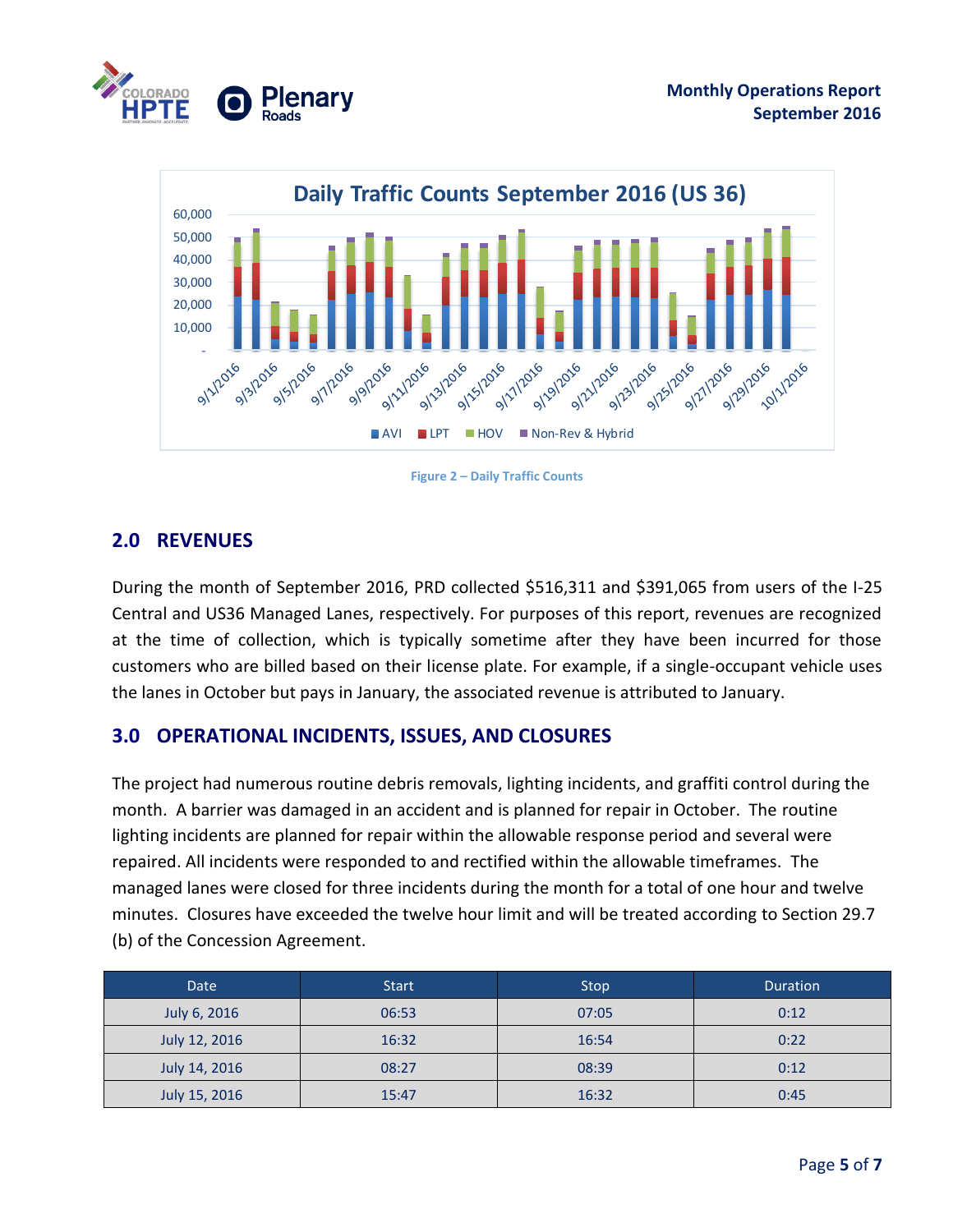

| July 20, 2016                  | 17:45 | 20:15 | 2:30 |
|--------------------------------|-------|-------|------|
| July 23, 2016                  | 13:30 | 14:10 | 0:40 |
| August 5, 2016                 | 09:13 | 10:11 | 0:58 |
| August 26, 2016                | 16:25 | 17:36 | 1:11 |
| September 16, 2016             | 09:00 | 09:20 | 0:20 |
| September 16, 2016             | 09:54 | 10:35 | 0:41 |
| September 28, 2016             | 09:20 | 09:31 | 0:11 |
| <b>Total</b>                   |       |       | 8:02 |
| <b>Remaining Closure Hours</b> |       |       | 3:58 |
| Available (Ref: CA 29.7)       |       |       |      |

|  | Table 2 - Managed Lanes Closures to Date |  |  |
|--|------------------------------------------|--|--|
|  |                                          |  |  |

On April 8, 2016 the eastbound toll points were set to \$0.00 from 4:00 PM to 6:00 PM at the direction of HPTE. This is the first closure case within the last twelve months and it will expire on April 8, 2017.

The table below provides a listing of ETCS items recorded this month, consistent with Appendix 6-2 of Schedule 6.

| Element<br>Category | Refer-<br>ence | Element                 | Performance<br><b>Item</b> | <b>PRD Notified</b> | <b>Contractual Cure</b><br>Period | <b>Cure Achieved</b> |
|---------------------|----------------|-------------------------|----------------------------|---------------------|-----------------------------------|----------------------|
| 1. ETCS             | 1.1            | <b>Promenade EB-AVI</b> | <b>ETCS equipment</b>      | 9/21/2016           | 14 Days                           | 9/21/16 12:30        |
| Equipment           |                | reboot                  | is fully                   | 10:30               |                                   | (Duration:           |
|                     |                |                         | functional                 |                     |                                   | 2:00                 |

**Table 3 – ETCS Issues per CA Schedule 6 Appendix 6-2**

<span id="page-5-0"></span>The table below provides a status of all Noncompliance categories in accordance with paragraph 1.2 of Schedule 10.

| Non-<br>compliance<br>Location         | <b>Nature</b>                        | Cause                                                                                       | Cure<br>Date                                                       | Uncured<br>Non-<br>compliance<br>Point | Unexpired<br>Non-<br>compliance<br>Point | 365 Day<br>Expiration<br>Date | 1095 Day<br>Expiration<br><b>Date</b> |
|----------------------------------------|--------------------------------------|---------------------------------------------------------------------------------------------|--------------------------------------------------------------------|----------------------------------------|------------------------------------------|-------------------------------|---------------------------------------|
| Promenade<br><b>West Toll</b><br>Point | <b>Incorrect</b><br>toll<br>schedule | <b>Incorrect Toll</b><br>Schedule was<br>applied during a<br>software update<br>on $3/7/16$ | 3/16/16<br>(Period II)<br>Customer<br><b>Accounts</b><br>Corrected | $\mathbf{0}$                           | 3                                        | 3/16/17                       | 3/16/19                               |

**Table 4 – Status of Noncompliance Categories**